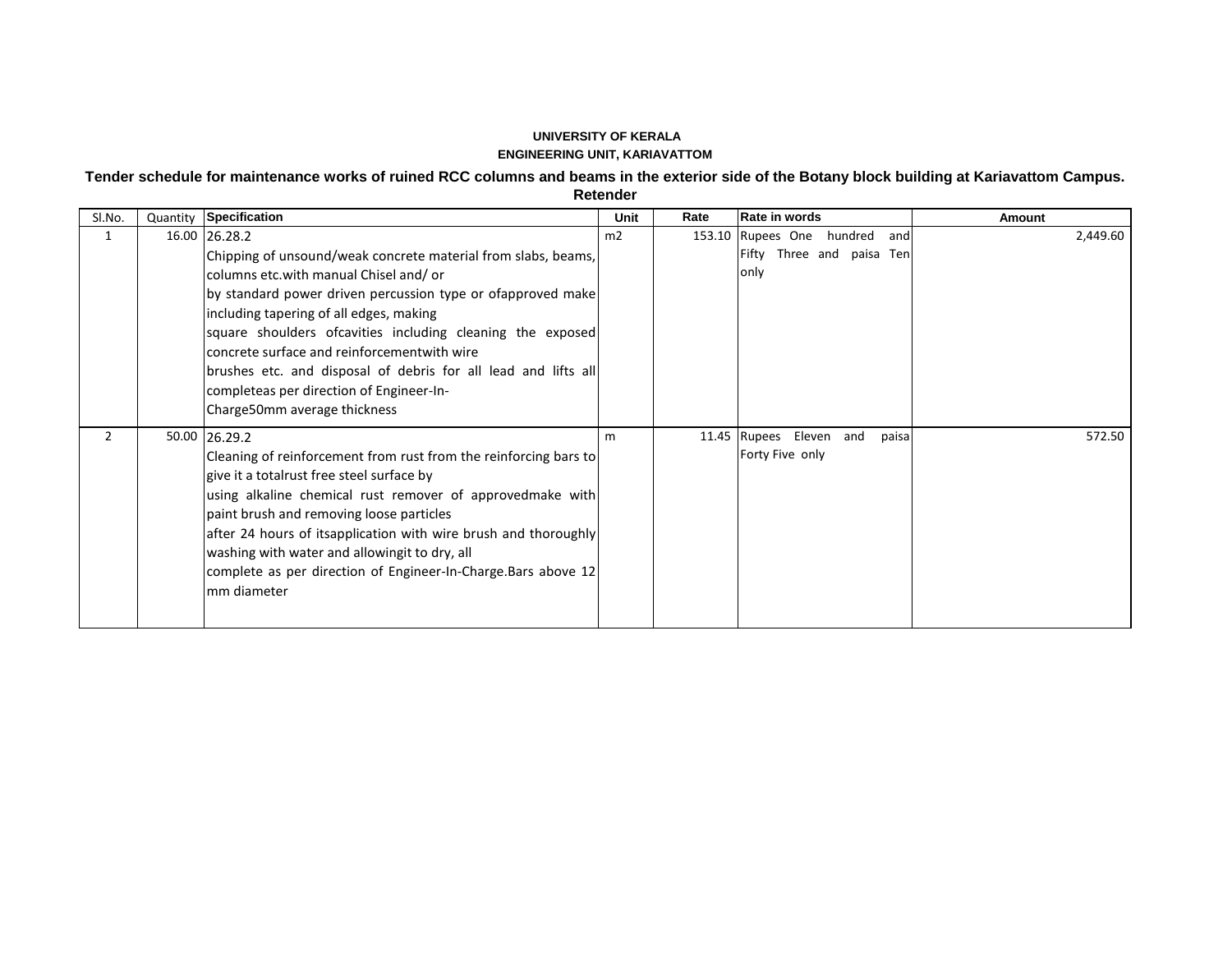| 3 |              | 22.00 26.30.1<br>Drilling suitable holes in reinforced or plain cement concrete<br>with power drivendrill machine to a minimum<br>depth of 100mm upto 200mm in RCC beams, lintels, columns<br>and slabs to introduce steel bars for<br>sunshades/balconies includingfixing the steel bars in position<br>using epoxy resin anchor grout of<br>approvedmake but excluding the cost of reinforcement, all<br>complete as per direction of Engineer-In-<br>Charge. Upto and including 12mm dia                                                                                                                                                                                                                                                                                                                                                                                                                                                                       | E   | 98.14 | Rupees Ninety Eight and<br>paisa Fourteen only                               | 2,159.08  |
|---|--------------|-------------------------------------------------------------------------------------------------------------------------------------------------------------------------------------------------------------------------------------------------------------------------------------------------------------------------------------------------------------------------------------------------------------------------------------------------------------------------------------------------------------------------------------------------------------------------------------------------------------------------------------------------------------------------------------------------------------------------------------------------------------------------------------------------------------------------------------------------------------------------------------------------------------------------------------------------------------------|-----|-------|------------------------------------------------------------------------------|-----------|
| 4 | 375.00 14.72 | Providing and fixing double scaffolding system (cup lock type) on<br>the exterior side, upto seven story hight<br>made with 40 mm dia. M.S. tube 1.5 m centre to centre,<br>horizontal & vertical tubes joining with cup & lock<br>system with M.S. tubes, M.S. tube challies, M.S. clamps and M.S.<br>staricase system in the scaffolding for<br>working platform etc. and maintaining it in a serviceable<br>condition for the required duration as approved<br>and removing it there after. The scaffolding system shall be<br>stiffened with bracings, runners, connection<br>with the building etc wherever required for inspection of work<br>at required location with essential safety<br>features for the workmen etc. complete as per directions and<br>approval of Engineer- in Charge. The<br>elevational area of the scaffolding shall be measured for<br>payment purpose. The payment will be made<br>once irrespective of duration of scaffolding. | m2  |       | 220.89 Rupees Two Hundred and<br>Twenty and paisa Eighty Nine<br>only        | 82,833.75 |
| 5 |              | 4.00 od35646/2020 2021<br>Labour engaged for checking the structural elements such as<br>column, beam etc by light tamping using<br>manual means or mechanical means to find cracks and breaks if<br>any inside and to mark the periphery as<br>per departmental directions                                                                                                                                                                                                                                                                                                                                                                                                                                                                                                                                                                                                                                                                                       | Day |       | 589.56 Rupees Five<br>hundred and<br>Eighty Nine and paisa Fifty Six<br>only | 2,358.24  |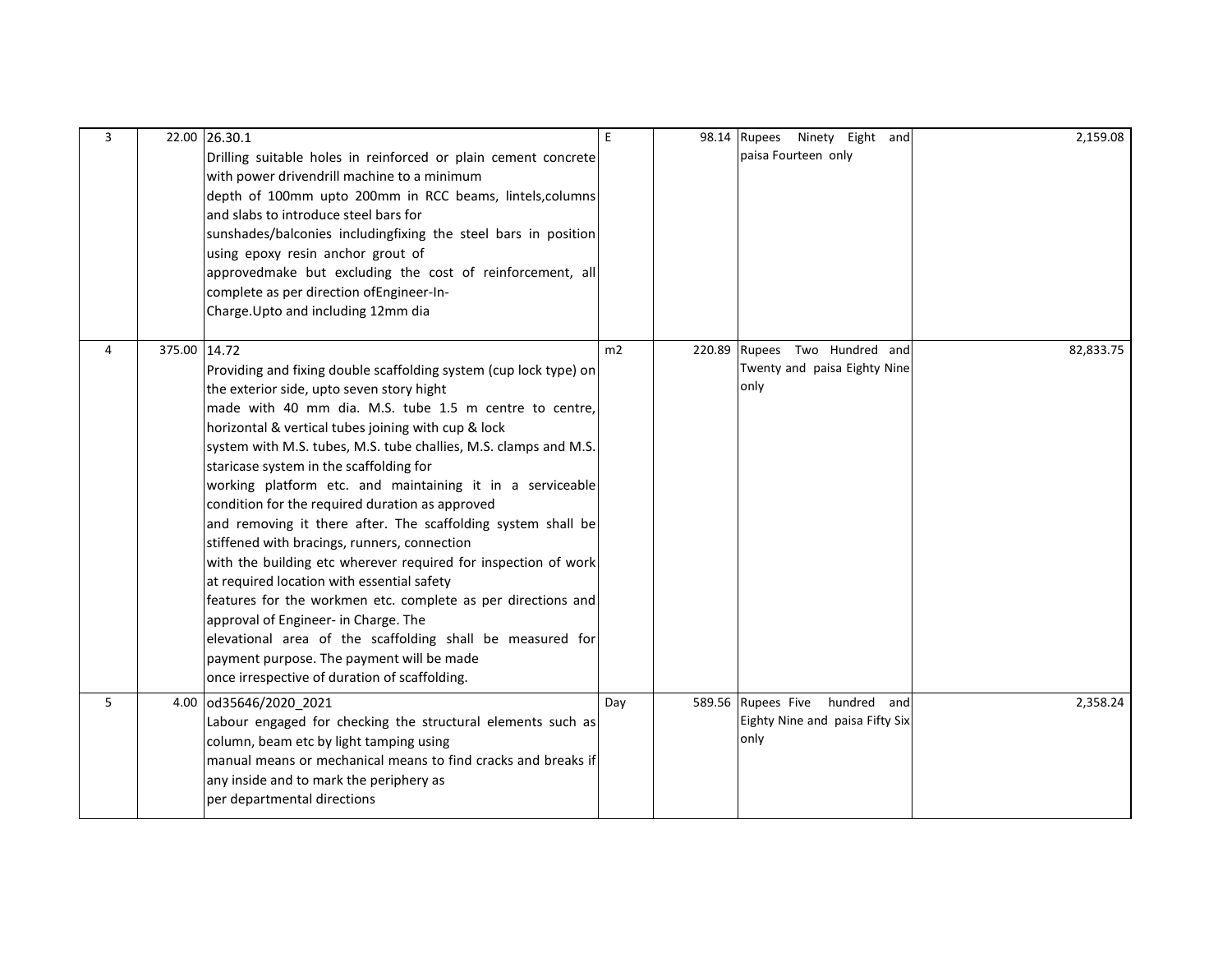| 6              |                 | 30.00 5.22.6<br>Steel reinforcement for R.C.C work including straightening,<br>cutting, bending, placing in position and<br>binding all complete upto plinth levelThermo - Mechanically<br>Treated bars of grade Fe-500D or more                                                                                                                                                                                          | Kg | 78.07 | Rupees Seventy Eight and<br>paisa Seven only                          | 2,342.10 |
|----------------|-----------------|---------------------------------------------------------------------------------------------------------------------------------------------------------------------------------------------------------------------------------------------------------------------------------------------------------------------------------------------------------------------------------------------------------------------------|----|-------|-----------------------------------------------------------------------|----------|
| $\overline{7}$ |                 | 50.00 26.31.1<br>Providing, mixing and applying bonding coat of approved<br>adhesive on chippedportion of RCC as per<br>specifications and direction of Engineer-In-chargecomplete in all<br>respect.SBR Polymer (@10% of cement<br>weight) modified cementitious bond coat @2.2kg cement per<br>sqm of surface area mixed with specified<br>proportion of approvedpolymer                                                | m2 |       | 120.76 Rupees One hundred and<br>Twenty and paisa Seventy Six<br>only | 6,038.00 |
| 8              | 100.000 26.29.1 | Cleaning of reinforcement from rust from the reinforcing bars to<br>give it a totalrust free steel surface by<br>using alkaline chemical rust remover of approvedmake with<br>paint brush and removing loose particles<br>after 24 hours of itsapplication with wire brush and thoroughly<br>washing with water and allowingit to dry, all<br>complete as per direction of Engineer-In-Charge.Bars upto 12<br>mm diameter | m  |       | Five<br>5.72 Rupees<br>and<br>paisa<br>Seventy Two only               | 572.00   |
| 9              |                 | 75.00 od35648/2020 2021<br>Finishing withepoxy paint ( two or more coats) at all locations<br>prepared and applied as per manufactures<br>specifications including appropriate priming coat, preparation of<br>surface, etc complete<br>on steel work                                                                                                                                                                     | m  |       | 8.28 Rupees Eight Hundred and<br>Fifteen and paisa One only           | 621.00   |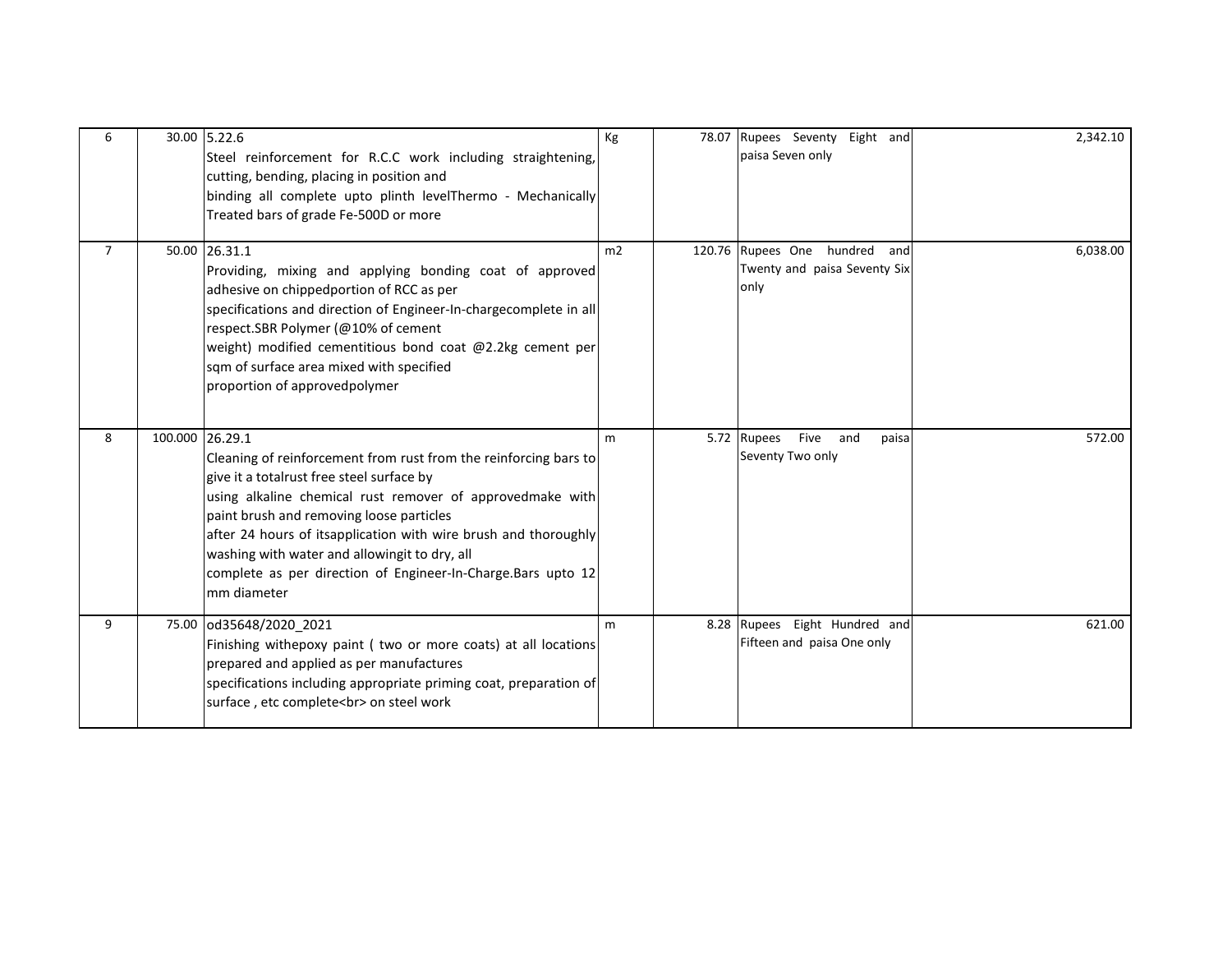| 10 | 50.00 26.31.2<br>Providing, mixing and applying bonding coat of approved<br>adhesive on chippedportion of RCC as per<br>specifications and direction of Engineer-In-chargecomplete in all<br>respect. Epoxy bonding adhesive having<br>coverage 2.20 sqm/kg of approved make                                                                                                                                                                                                                                                                                                                                                                                                                                                                                        | m <sub>2</sub> | 434.41 Rupees Four Hundred and<br>Thirty Four and paisa Forty<br>One only  | 21,720.50 |
|----|---------------------------------------------------------------------------------------------------------------------------------------------------------------------------------------------------------------------------------------------------------------------------------------------------------------------------------------------------------------------------------------------------------------------------------------------------------------------------------------------------------------------------------------------------------------------------------------------------------------------------------------------------------------------------------------------------------------------------------------------------------------------|----------------|----------------------------------------------------------------------------|-----------|
| 11 | 16.00 26.32.2<br>Providing, mixing and applying SBR polymer (of approved make)<br>modifiedCement mortar in proportion of<br>1:4 (1 cement: 4 graded coarse sand withpolymer minimum<br>2% by wt. of cement used) as per<br>specifications and directions of Engineer-in-charge.Note:<br>Measurement and payment: The pre-<br>measurement of thickness shall bedone just after the surface<br>preparation is completed and Payment<br>under thisitem shall be made only after proper wet curing<br>has been done and surfacehas been<br>satisfactorily evaluated by sounding / tapping with a blunt<br>metalinstrument and/or the 75mm size cube<br>crushing strength at the end of 28 daysto be not less than 30<br>N/Sqmm2).25 mm average thickness in 2<br>layers | m2             | 456.41 Rupees<br>Four Hundred and<br>Fifty Six and paisa Forty One<br>only | 7,302.56  |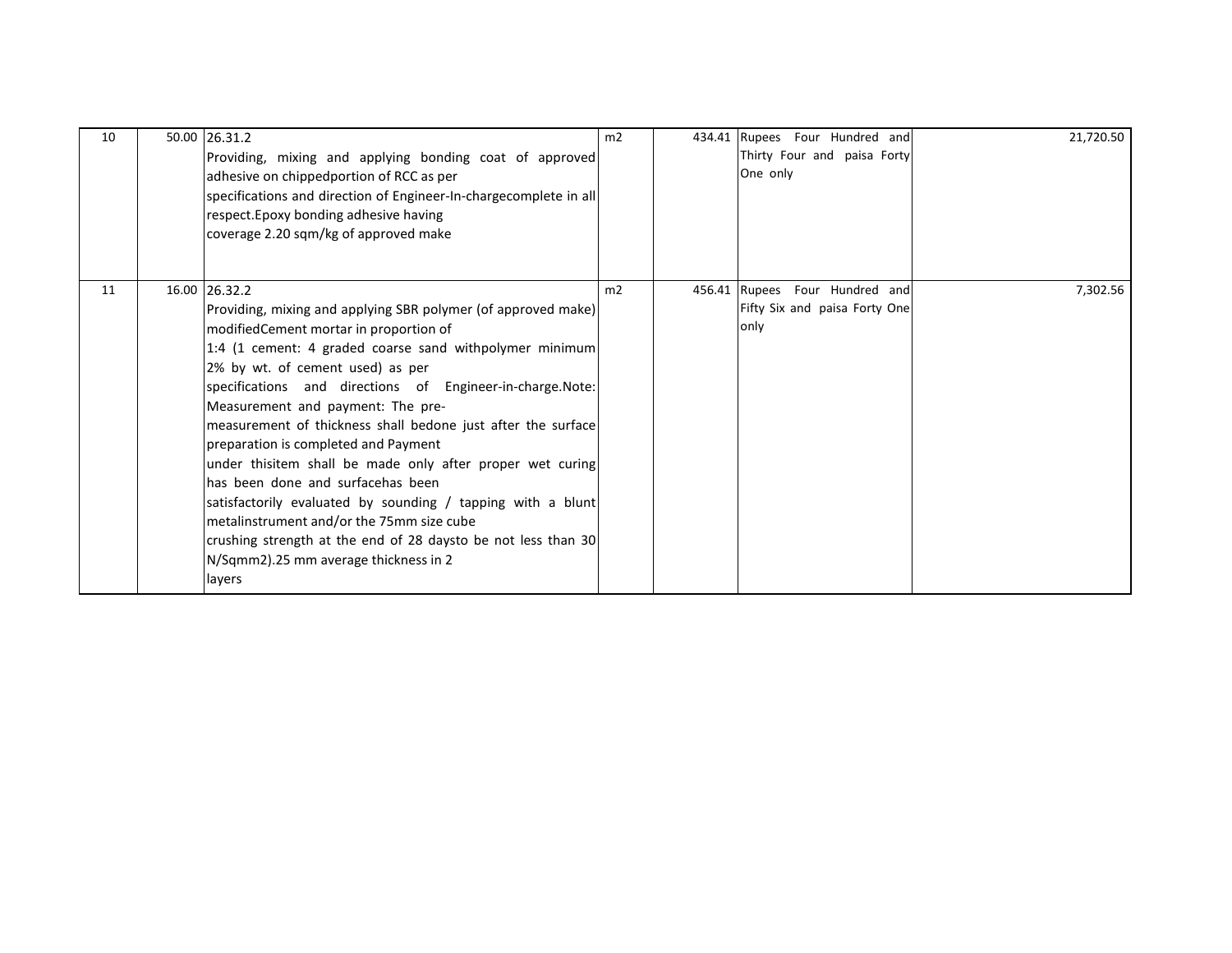| 12 | 20.00 26.32.3                                                   | m2 | 912.75 Rupees Nine hundred and |  | 18,255.00 |
|----|-----------------------------------------------------------------|----|--------------------------------|--|-----------|
|    | [Providing, mixing and applying SBR polymer (of approved make)] |    | Twelve and paisa Seventy       |  |           |
|    | modifiedCement mortar in proportion of                          |    | Five only                      |  |           |
|    | 1:4 (1 cement: 4 graded coarse sand withpolymer minimum)        |    |                                |  |           |
|    | 2% by wt. of cement used) as per                                |    |                                |  |           |
|    | specifications anddirections of Engineer-in-charge.Note:        |    |                                |  |           |
|    | Measurement and payment: The pre-                               |    |                                |  |           |
|    | measurement of thickness shall bedone just after the surface    |    |                                |  |           |
|    | preparation is completed and Payment                            |    |                                |  |           |
|    | under thisitem shall be made only after proper wet curing       |    |                                |  |           |
|    | lhas been done and surfacehas been                              |    |                                |  |           |
|    | satisfactorily evaluated by sounding / tapping with a blunt     |    |                                |  |           |
|    | metalinstrument and/or the 75mm size cube                       |    |                                |  |           |
|    | crushing strength at the end of 28 daysto be not less than 30   |    |                                |  |           |
|    | N/Sqmm2).50 mm average thickness in 3                           |    |                                |  |           |
|    | layers.                                                         |    |                                |  |           |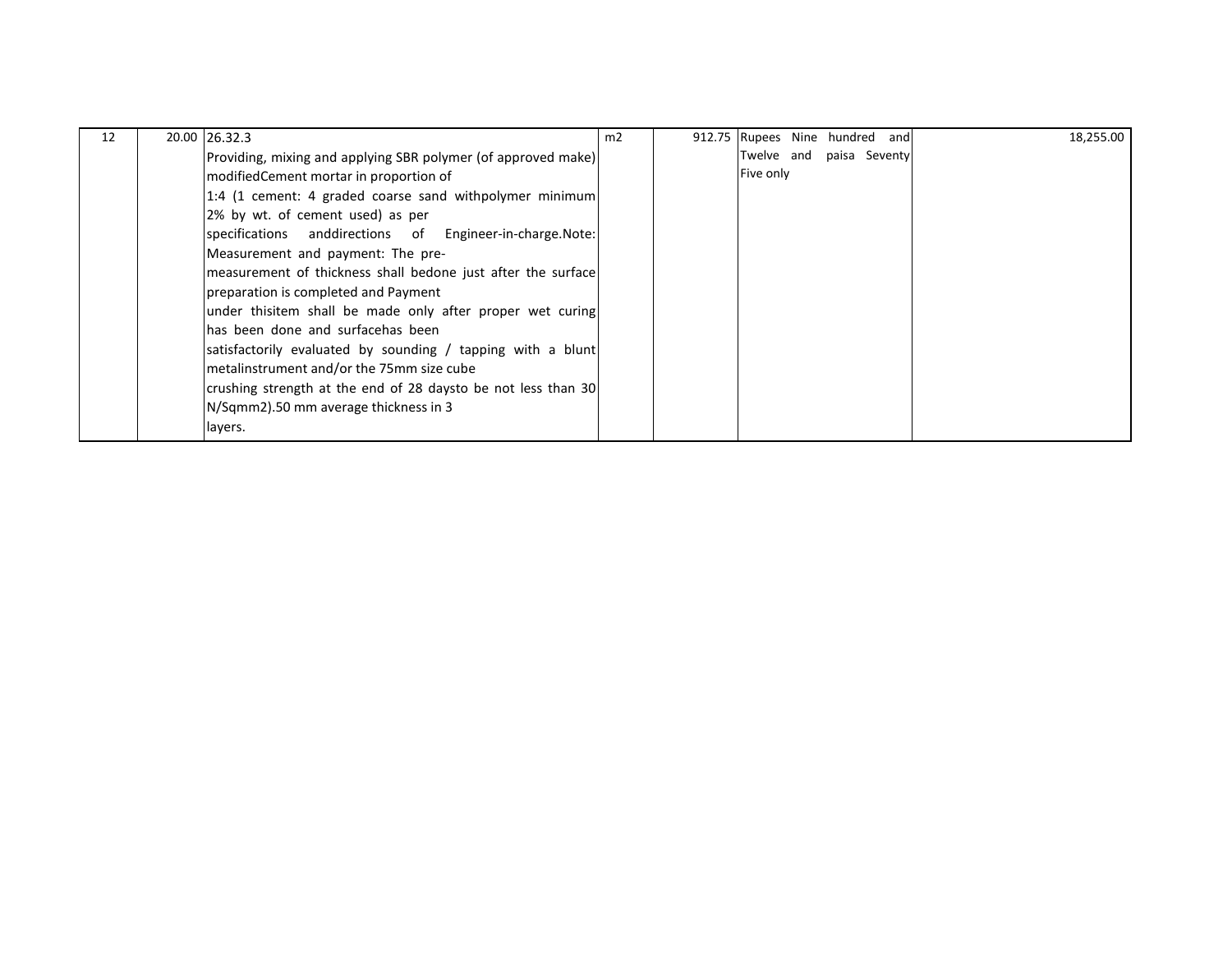| 13 | 20.00 26.33.1                                                   | m2 | 579.17 Rupees Five hundred      | 11,583.40<br>and |
|----|-----------------------------------------------------------------|----|---------------------------------|------------------|
|    | Providing, mixing and applying SBR polymer (of approved make    |    | Nine<br>Seventy<br>and<br>paisa |                  |
|    | @ minimum2% by wt. of cement used)                              |    | Seventeen only                  |                  |
|    | modified plain/reinforced cement concrete forstructural         |    |                                 |                  |
|    | members having minimum characteristic                           |    |                                 |                  |
|    | compressive strength [withordinary portland cement, coarse]     |    |                                 |                  |
|    | sand and graded stone aggregate of                              |    |                                 |                  |
|    | 10mmmaximum size in proportion as per design criterial with     |    |                                 |                  |
|    | specified averagethickness.<br>Note:                            |    |                                 |                  |
|    | Rates shall be for finished surface area of concrete and shall  |    |                                 |                  |
|    | includethe cost of labour, concrete and                         |    |                                 |                  |
|    | appropriate approved Super-Plasticiser forrendering concrete as |    |                                 |                  |
|    | flowable and SBR polymer but shall                              |    |                                 |                  |
|    | exclude cost ofreinforcement, bond coat, Shear Keys, centering  |    |                                 |                  |
|    | and shuttering, strutting, propping etc                         |    |                                 |                  |
|    | (Payment under this item shall be made only after proper        |    |                                 |                  |
|    | wetcuring has been done and surface has been                    |    |                                 |                  |
|    | satisfactorily evaluated bysounding/tapping with a blunt metal  |    |                                 |                  |
|    | instrument)50mm thick in Grade M 25 with                        |    |                                 |                  |
|    | cement content not less than 330 kg per cum                     |    |                                 |                  |
|    |                                                                 |    |                                 |                  |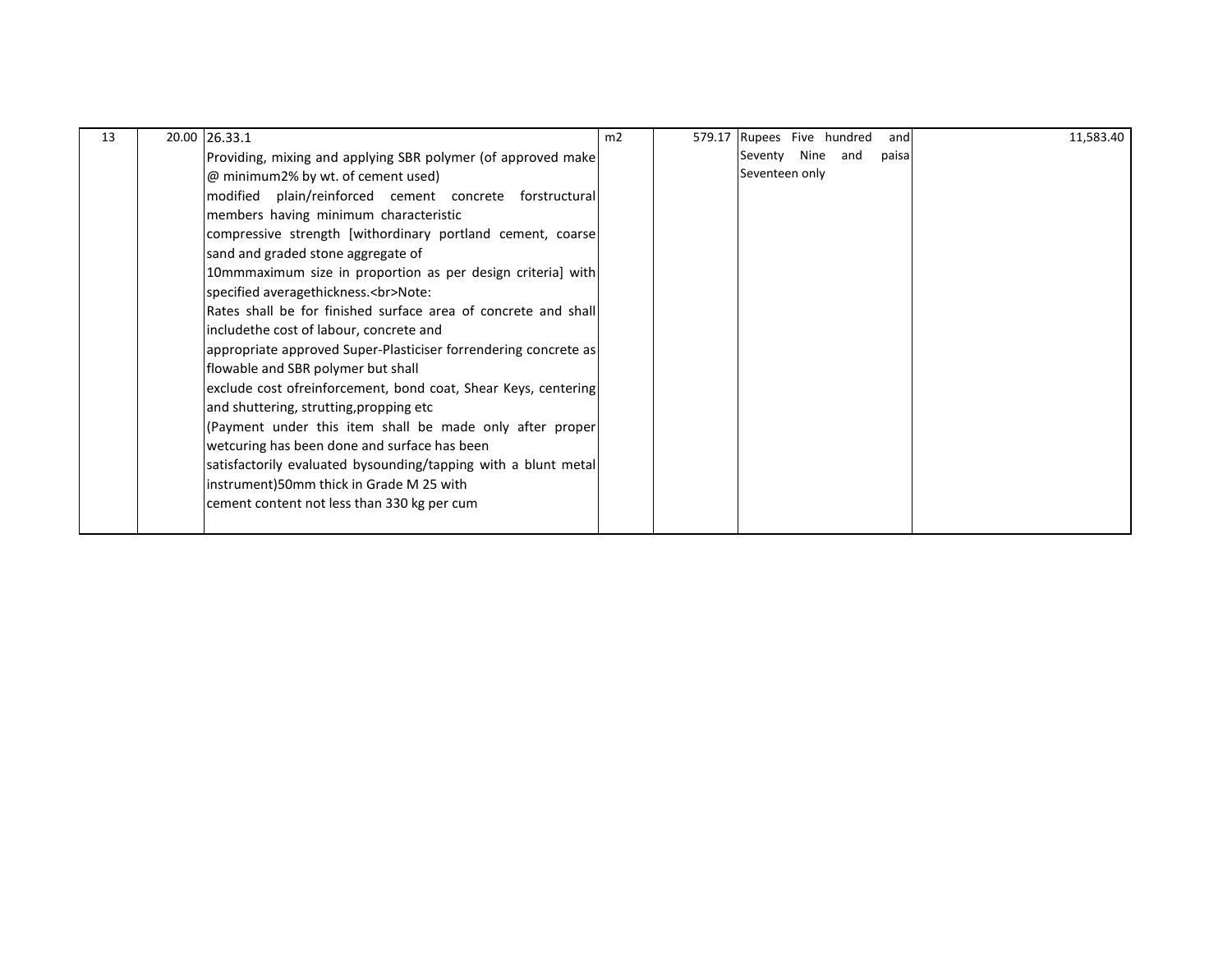| 14 | 50.000 26.32.1                                                | m2 | 281.17 Rupees  |     | Two hundred | and   | 14,058.50 |
|----|---------------------------------------------------------------|----|----------------|-----|-------------|-------|-----------|
|    | Providing, mixing and applying SBR polymer (of approved make) |    | Eighty         | One | and         | paisa |           |
|    | modifiedCement mortar in proportion of                        |    | Seventeen only |     |             |       |           |
|    | 1:4 (1 cement: 4 graded coarse sand withpolymer minimum)      |    |                |     |             |       |           |
|    | 2% by wt. of cement used) as per                              |    |                |     |             |       |           |
|    | specifications anddirections of Engineer-in-charge.Note:      |    |                |     |             |       |           |
|    | Measurement and payment: The pre-                             |    |                |     |             |       |           |
|    | measurement of thickness shall bedone just after the surface  |    |                |     |             |       |           |
|    | preparation is completed and Payment                          |    |                |     |             |       |           |
|    | under thisitem shall be made only after proper wet curing     |    |                |     |             |       |           |
|    | has been done and surfacehas been                             |    |                |     |             |       |           |
|    | satisfactorily evaluated by sounding / tapping with a blunt   |    |                |     |             |       |           |
|    | metalinstrument and/or the 75mm size cube                     |    |                |     |             |       |           |
|    | crushing strength at the end of 28 daysto be not less than 30 |    |                |     |             |       |           |
|    | N/Sqmm2).12 mm average thickness.                             |    |                |     |             |       |           |
|    |                                                               |    |                |     |             |       |           |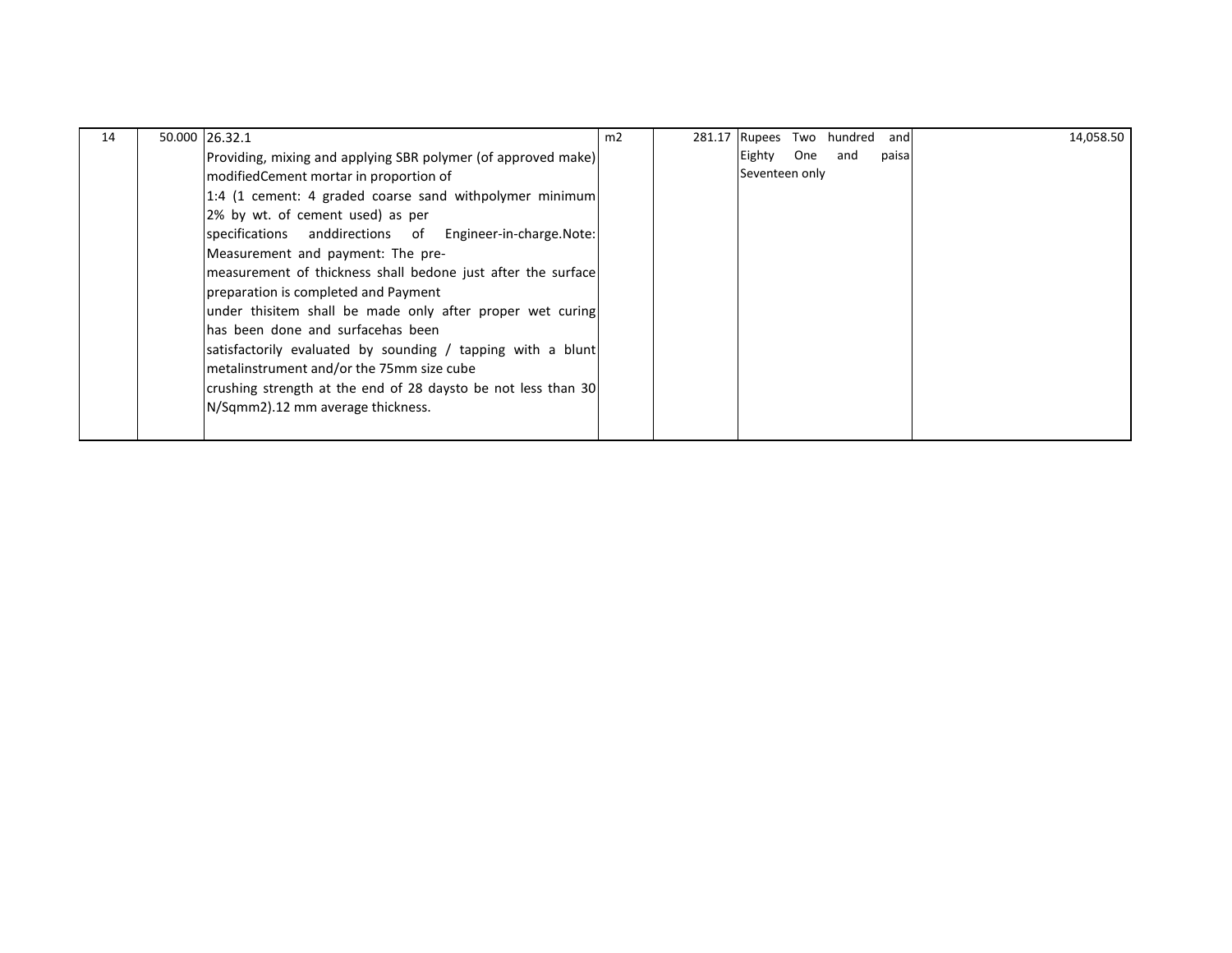| 15 | 10.00 26.33.2                                                   | m <sub>2</sub> | 868.68 Rupees Eight Hundred and | 8,686.80 |
|----|-----------------------------------------------------------------|----------------|---------------------------------|----------|
|    | Providing, mixing and applying SBR polymer (of approved make    |                | Sixty Eight and paisa Sixty     |          |
|    | @ minimum2% by wt. of cement used)                              |                | Eight only                      |          |
|    | modified plain/reinforced cement concrete forstructural         |                |                                 |          |
|    | members having minimum characteristic                           |                |                                 |          |
|    | compressive strength [withordinary portland cement, coarse]     |                |                                 |          |
|    | sand and graded stone aggregate of                              |                |                                 |          |
|    | 10mmmaximum size in proportion as per design criteria] with     |                |                                 |          |
|    | specified averagethickness.<br>Note:                            |                |                                 |          |
|    | Rates shall be for finished surface area of concrete and shall  |                |                                 |          |
|    | includethe cost of labour, concrete and                         |                |                                 |          |
|    | appropriate approved Super-Plasticiser forrendering concrete as |                |                                 |          |
|    | flowable and SBR polymer but shall                              |                |                                 |          |
|    | exclude cost ofreinforcement, bond coat, Shear Keys, centering  |                |                                 |          |
|    | and shuttering, strutting, propping etc                         |                |                                 |          |
|    | (Payment under this item shall be made only after proper        |                |                                 |          |
|    | wetcuring has been done and surface has been                    |                |                                 |          |
|    | satisfactorily evaluated bysounding/tapping with a blunt metal  |                |                                 |          |
|    | instrument)75mm thick in Grade M 25 with                        |                |                                 |          |
|    | cement content not less than 330 kg per cum                     |                |                                 |          |
|    |                                                                 |                |                                 |          |